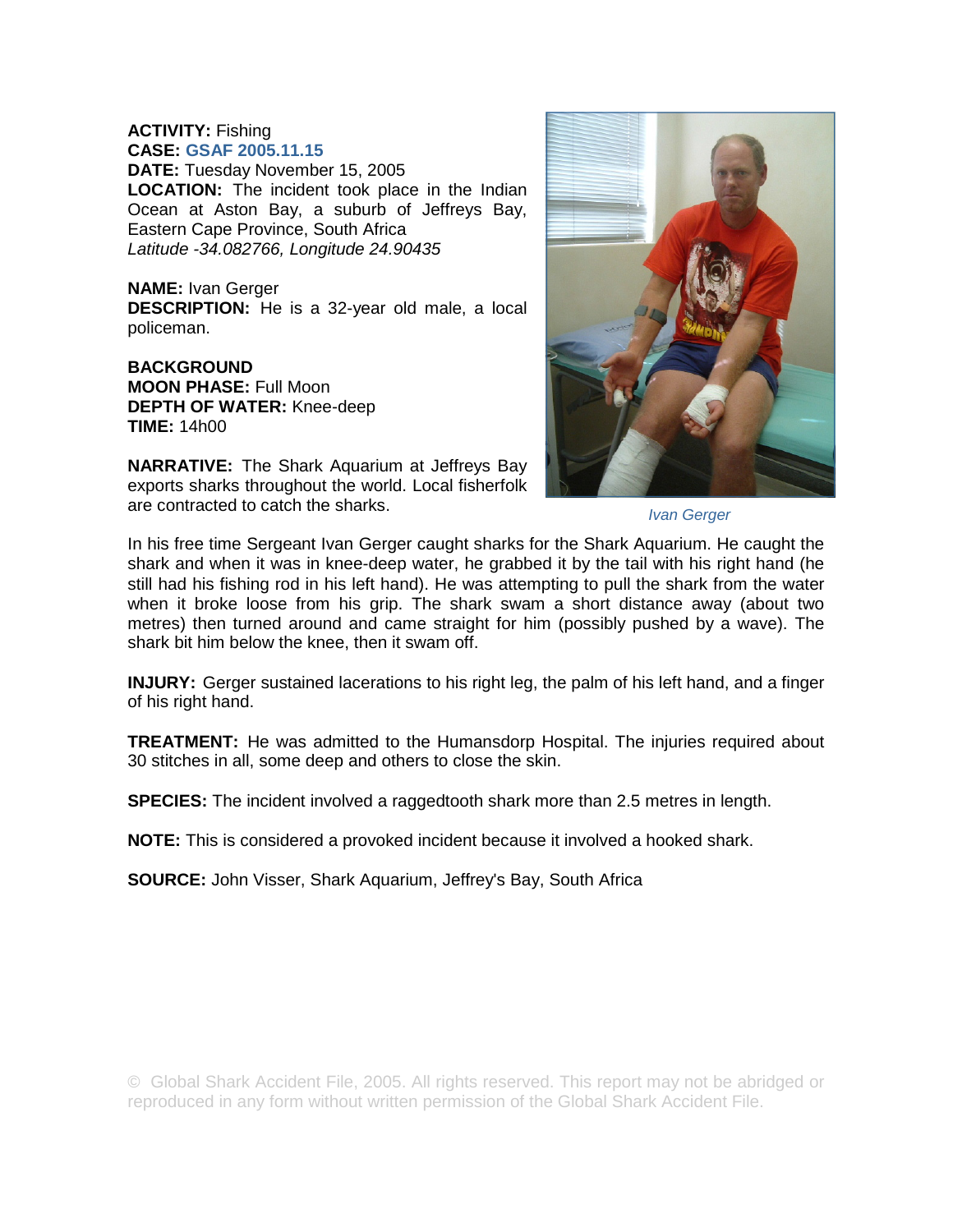

*Shark Aquarium, front view* 

© Global Shark Accident File, 2005. All rights reserved. This report may not be abridged or reproduced in any form without written permission of the Global Shark Accident File.